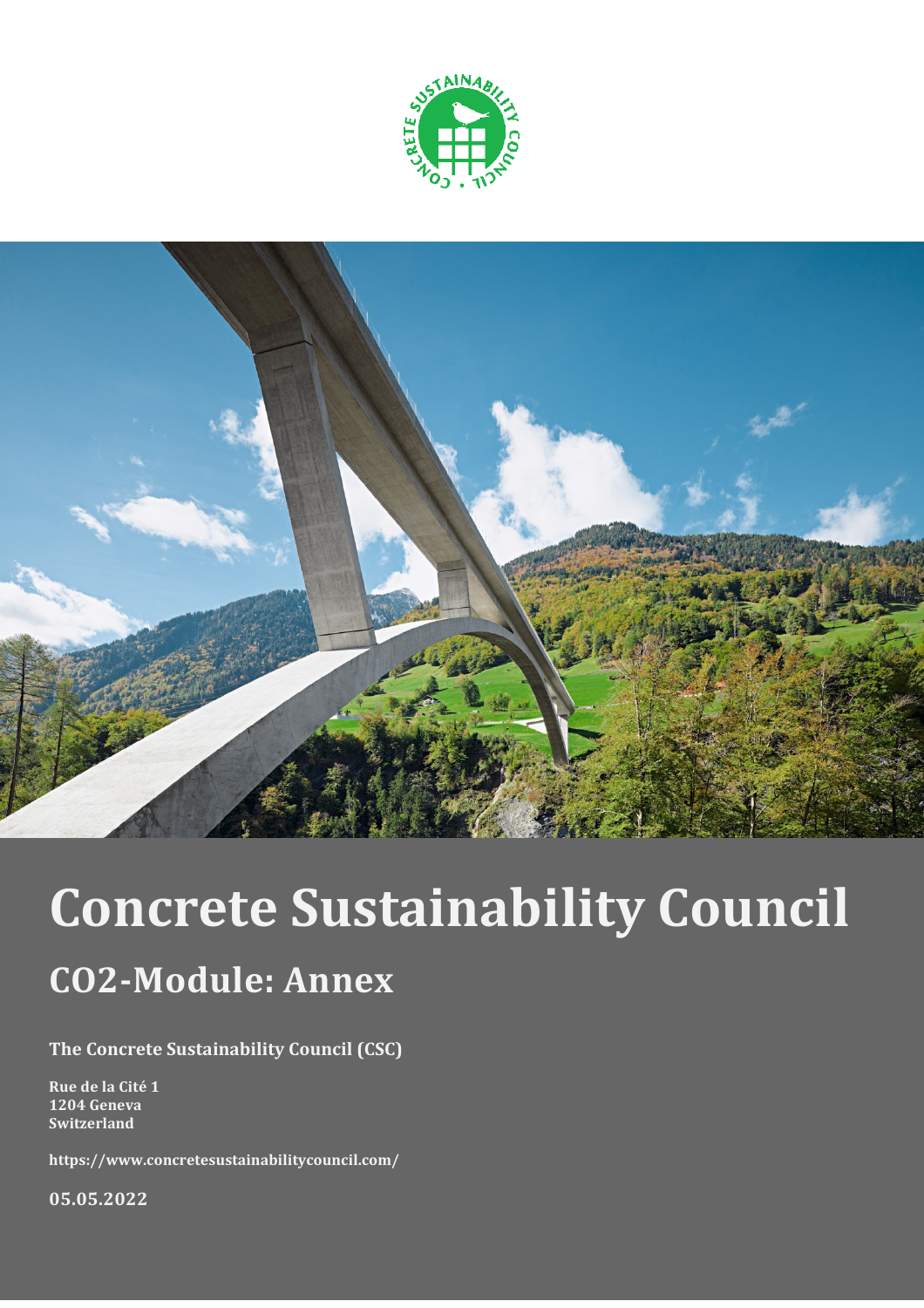

#### **Glossary**

| <b>EPD</b> | <b>Environmental Product Declaration</b> |
|------------|------------------------------------------|
| LCA        | Life Cycle Assessment                    |
|            |                                          |

#### **L4.01 Quality management System**

| Applicable<br>to region<br>(s) | Criteri<br>a | Applicable<br>sections |             | Evidence                                                                                                                                                                                               |
|--------------------------------|--------------|------------------------|-------------|--------------------------------------------------------------------------------------------------------------------------------------------------------------------------------------------------------|
| Global                         |              | CO2-Module             | $\mathbf X$ | Accepted standards are:<br>ISO 9001<br>Procedures specified in:<br>EN 206, and the related national application<br>documents<br><b>ASTM C94</b><br>Procedures built in line with EN 206 or ASTM<br>C94 |
| Australia                      |              | CO2-Module             | $\mathbf X$ | Procedures specified in:<br>AS 1379                                                                                                                                                                    |
| India                          |              | CO2-Module             | $\mathbf X$ | Procedures specified in:<br>IS 4926                                                                                                                                                                    |

### **L5.01 Minimum CO2 reduction vs. baseline**

| Applicable<br>to region<br>(s) | Criteri<br>a | Applicable<br>sections |  | Evidence                                                                   |  |  |  |
|--------------------------------|--------------|------------------------|--|----------------------------------------------------------------------------|--|--|--|
| <b>Baseline Determination</b>  |              |                        |  |                                                                            |  |  |  |
| Global                         |              | $CO2$ -Module   x      |  | <b>Baseline</b><br>The baseline is defined on country level (see<br>below) |  |  |  |
| <b>Reduction Levels</b>        |              |                        |  |                                                                            |  |  |  |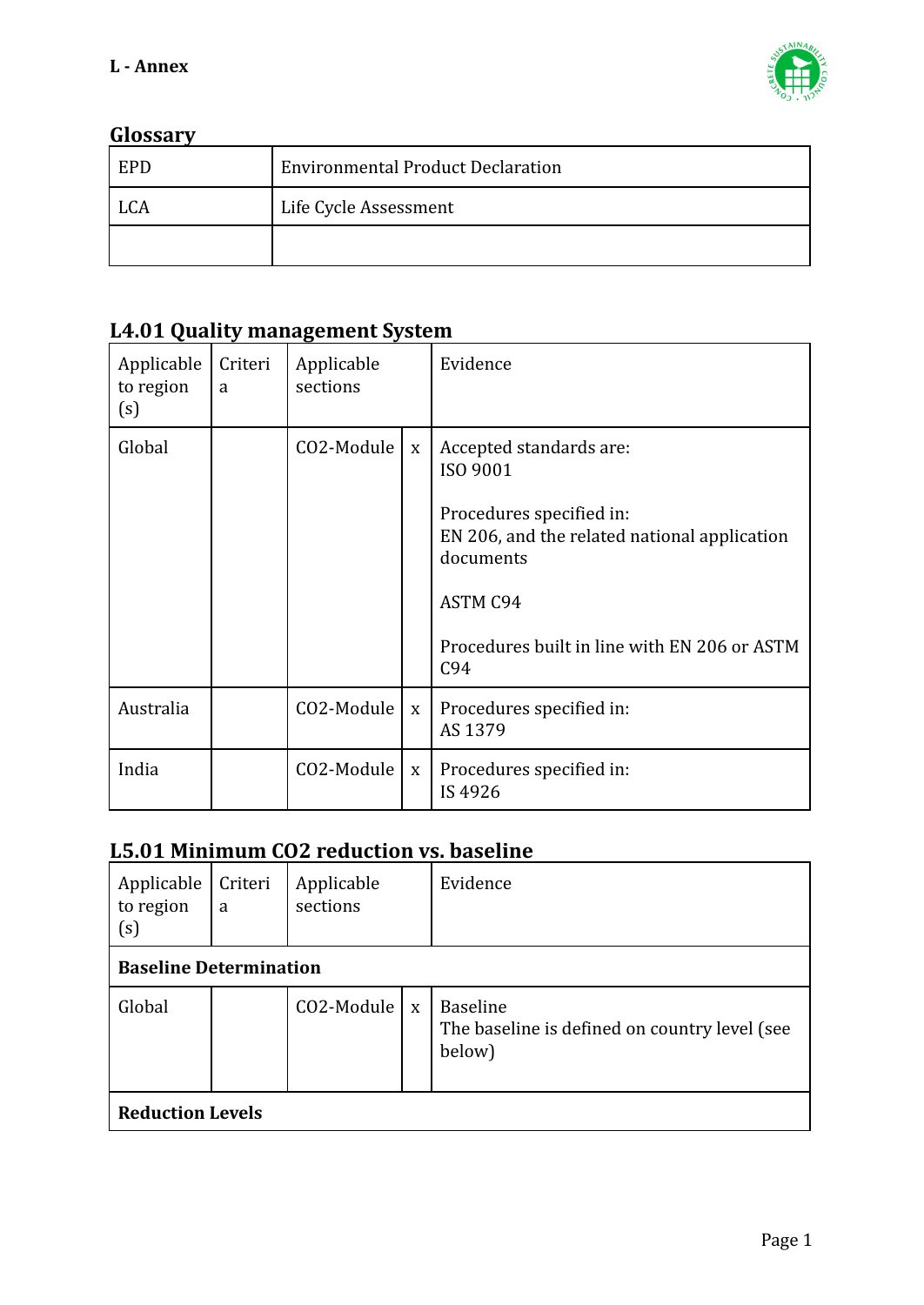

| Global                         | CO2-Module | $\mathbf X$ | Minimum CO2 reduction for all strength<br>classes vs. the baseline of the respective<br>strength class:                                                                                                                                                                                                                                                                                                                                                                                                                                                                                                                                            |  |  |  |  |
|--------------------------------|------------|-------------|----------------------------------------------------------------------------------------------------------------------------------------------------------------------------------------------------------------------------------------------------------------------------------------------------------------------------------------------------------------------------------------------------------------------------------------------------------------------------------------------------------------------------------------------------------------------------------------------------------------------------------------------------|--|--|--|--|
|                                |            |             | Level 1 - 1 Star:<br>$-30%$<br>Level 2 - 2 Stars:<br>$-40%$<br>$-50%$<br>Level 3 - 3 Stars:<br>Level 4 - 4 Stars:<br>$-60%$                                                                                                                                                                                                                                                                                                                                                                                                                                                                                                                        |  |  |  |  |
| <b>CO2 Calculation Methods</b> |            |             |                                                                                                                                                                                                                                                                                                                                                                                                                                                                                                                                                                                                                                                    |  |  |  |  |
| Global                         | CO2-Module | $\mathbf X$ | Accepted calculation methods are:<br>3rd party verified, valid EPDs<br>CO2-calculation incl. background<br>calculations (e.g. transport distances)<br>generated by a CSC-accepted LCA-Tool<br>using a CSC-accepted LCI-Database<br>A simplified Scope 1 CO2-calculation is<br>permitted for CO2-Module 1 Star level and<br>where a Regional System Operator (RSO) is<br>providing the baselines. The calculation has<br>to follow the GCCA Sustainability Guidelines<br>for the monitoring and reporting of CO2<br>emissions from cement manufacturing. In<br>this case the below requirements for<br>Database and Calculation Tools do not apply. |  |  |  |  |
| LCI-Database                   |            |             |                                                                                                                                                                                                                                                                                                                                                                                                                                                                                                                                                                                                                                                    |  |  |  |  |
| Global                         |            |             | CO2-Module $\vert x \vert$ Accepted LCI databases are:<br>GaBi<br>Ecoinvent                                                                                                                                                                                                                                                                                                                                                                                                                                                                                                                                                                        |  |  |  |  |
| <b>CSC accepted LCA-Tools</b>  |            |             |                                                                                                                                                                                                                                                                                                                                                                                                                                                                                                                                                                                                                                                    |  |  |  |  |
| Global                         | CO2-Module |             | Accepted calculation tools are:<br>see E1.02 Annex                                                                                                                                                                                                                                                                                                                                                                                                                                                                                                                                                                                                 |  |  |  |  |
| Data Upload                    |            |             |                                                                                                                                                                                                                                                                                                                                                                                                                                                                                                                                                                                                                                                    |  |  |  |  |
| Global                         | CO2-Module | $\mathbf X$ | The following information of each<br>mix-designs covered by the CO2-module<br>needs to be uploaded in the CSC Toolbox:<br>Distinctive identification number<br>CO <sub>2</sub> emission value<br>Number of stars claimed                                                                                                                                                                                                                                                                                                                                                                                                                           |  |  |  |  |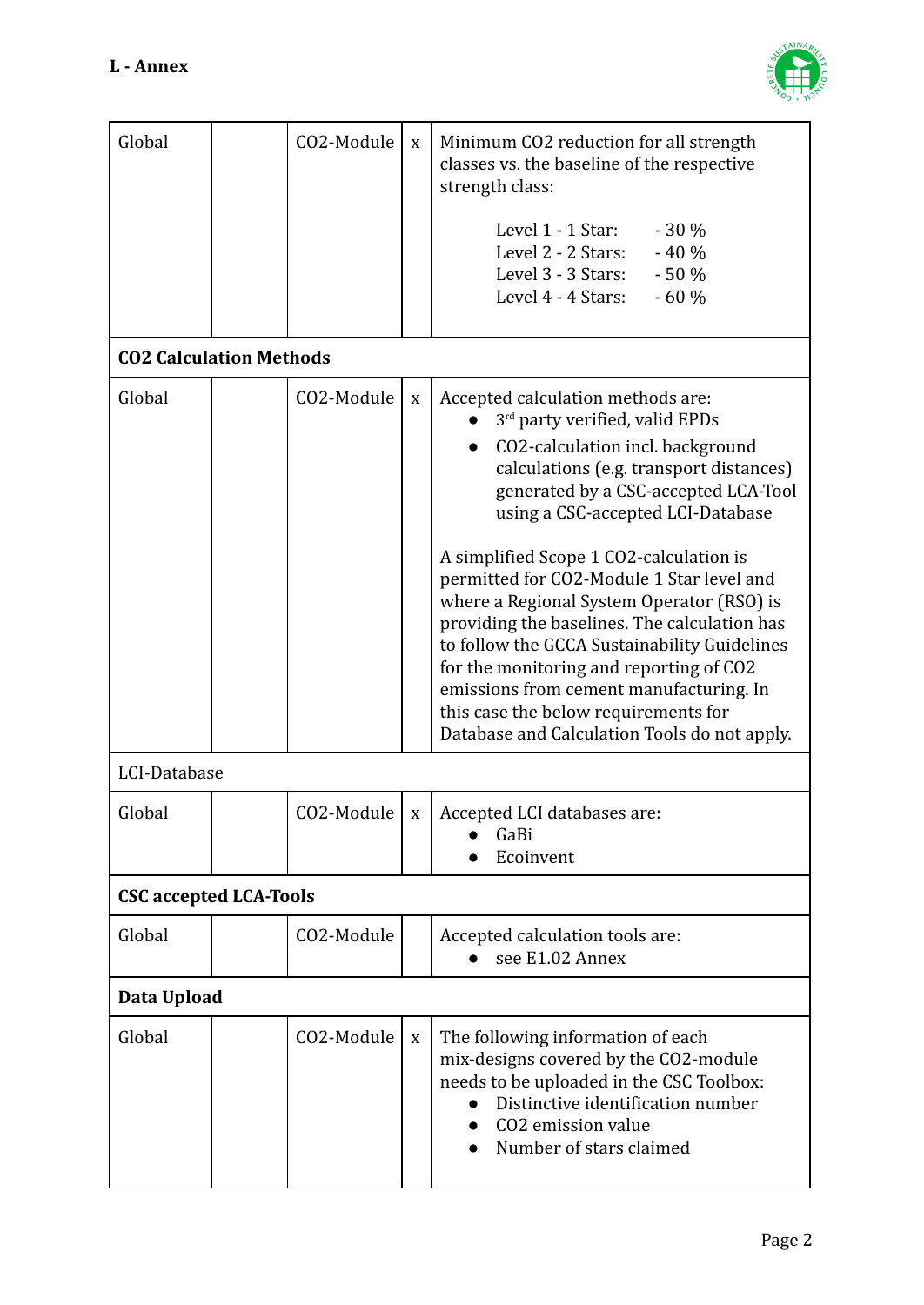

|                                |            |             | In case of first time certification:<br>CO2 calculation for at least one<br>individual low CO2 concrete mix<br>design to to be potentially delivered<br>from the concrete plant that is<br>targeting to obtain a CSC CO2 module<br>(see Data Validation / Verification)                                                                                                                                                                                                                                                                                                                                                                                                                                                                                                                                                                                                                                                                                                                                                                                                                                    |
|--------------------------------|------------|-------------|------------------------------------------------------------------------------------------------------------------------------------------------------------------------------------------------------------------------------------------------------------------------------------------------------------------------------------------------------------------------------------------------------------------------------------------------------------------------------------------------------------------------------------------------------------------------------------------------------------------------------------------------------------------------------------------------------------------------------------------------------------------------------------------------------------------------------------------------------------------------------------------------------------------------------------------------------------------------------------------------------------------------------------------------------------------------------------------------------------|
| <b>Labelling</b>               |            |             |                                                                                                                                                                                                                                                                                                                                                                                                                                                                                                                                                                                                                                                                                                                                                                                                                                                                                                                                                                                                                                                                                                            |
| Global                         | CO2-Module | $\mathbf X$ | CO2 reduction class to be confirmed by the<br>delivery slip or a producer confirmation with<br>reference to the delivery slip                                                                                                                                                                                                                                                                                                                                                                                                                                                                                                                                                                                                                                                                                                                                                                                                                                                                                                                                                                              |
| Data Validation / Verification |            |             |                                                                                                                                                                                                                                                                                                                                                                                                                                                                                                                                                                                                                                                                                                                                                                                                                                                                                                                                                                                                                                                                                                            |
| Global                         |            | X           | <b>First time certification</b><br>The correct CO2 calculation must be<br>proven for at least one individual low<br>CO <sub>2</sub> concrete mix design to be<br>potentially delivered from the<br>concrete plant that is targeting to<br>obtain a CSC CO2 module. This can be<br>done by means of a valid EPD or by<br>providing the CO2 calculation for a<br>specific low CO2 concrete mix design<br>with distinctive identification number<br>- including background calculations<br>(e.g. transport distances) - generated<br>by a CSC accepted EPD tool.<br>The CB must name the sample which<br>has been assessed.<br>The number of "stars" granted with<br>the CSC CO2 module corresponds to<br>the reduction level as proven by the<br>distinctive mix design.<br><b>Upgrade</b><br>Higher achievement levels claimed at<br>a later point in time need to be proven<br>by an upgrade certification which<br>follows the same rules as the first time<br>certification.<br><b>Annual assurance</b><br>Management confirms by means of an<br>annual compliance declaration by the<br>management that |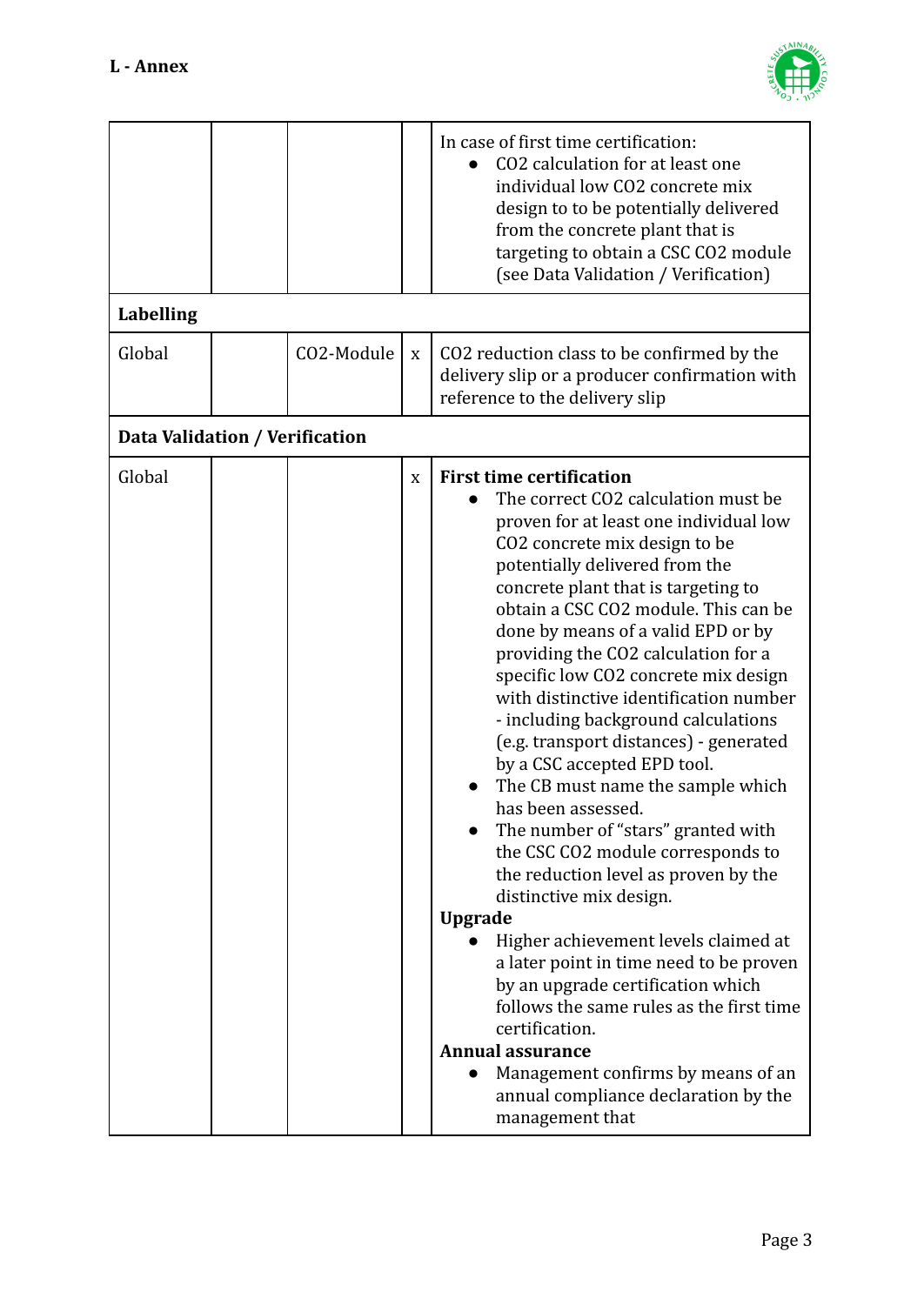

|  | $\bigcirc$<br>$\circ$<br>$\circ$<br>$\circ$<br>$\circ$<br>$\circ$ | the CO2-module has been<br>issued only for the declared<br>mix designs<br>all calculations are in line with<br>the CSC CO2-criteria<br>The annual compliance declaration<br>must come with a list of all<br>CO2-module deliveries of the previous<br>year containing and include<br>Identification number<br>Concrete strength class<br>o Volume supplied (per strength<br>class or per mix design)<br>kg CO2/m3 (per strength class<br>or per mix design)<br>CO2-module performance (1-4<br>stars)<br>Upload of the annual compliance<br>declaration and CO2-module delivery<br>list to the CSC toolbox (per document |
|--|-------------------------------------------------------------------|------------------------------------------------------------------------------------------------------------------------------------------------------------------------------------------------------------------------------------------------------------------------------------------------------------------------------------------------------------------------------------------------------------------------------------------------------------------------------------------------------------------------------------------------------------------------------------------------------------------------|
|  |                                                                   | upload, or per tool entry)                                                                                                                                                                                                                                                                                                                                                                                                                                                                                                                                                                                             |
|  | <b>Re-certification</b>                                           |                                                                                                                                                                                                                                                                                                                                                                                                                                                                                                                                                                                                                        |
|  | $\bigcirc$<br>$\circ$                                             | Full check by the CB upon plant<br>recertification (max. after 3 years),<br>checking representative samples<br>$n = 0.7*SQRT$ (number of<br>identification numbers<br>delivered as low CO2<br>concrete); with a cap at<br>$n_{max}$ =15<br>$\circ$ n to be mathematically<br>rounded, but at least = $1$<br>The CB must list and name the<br>samples which have been<br>assessed                                                                                                                                                                                                                                       |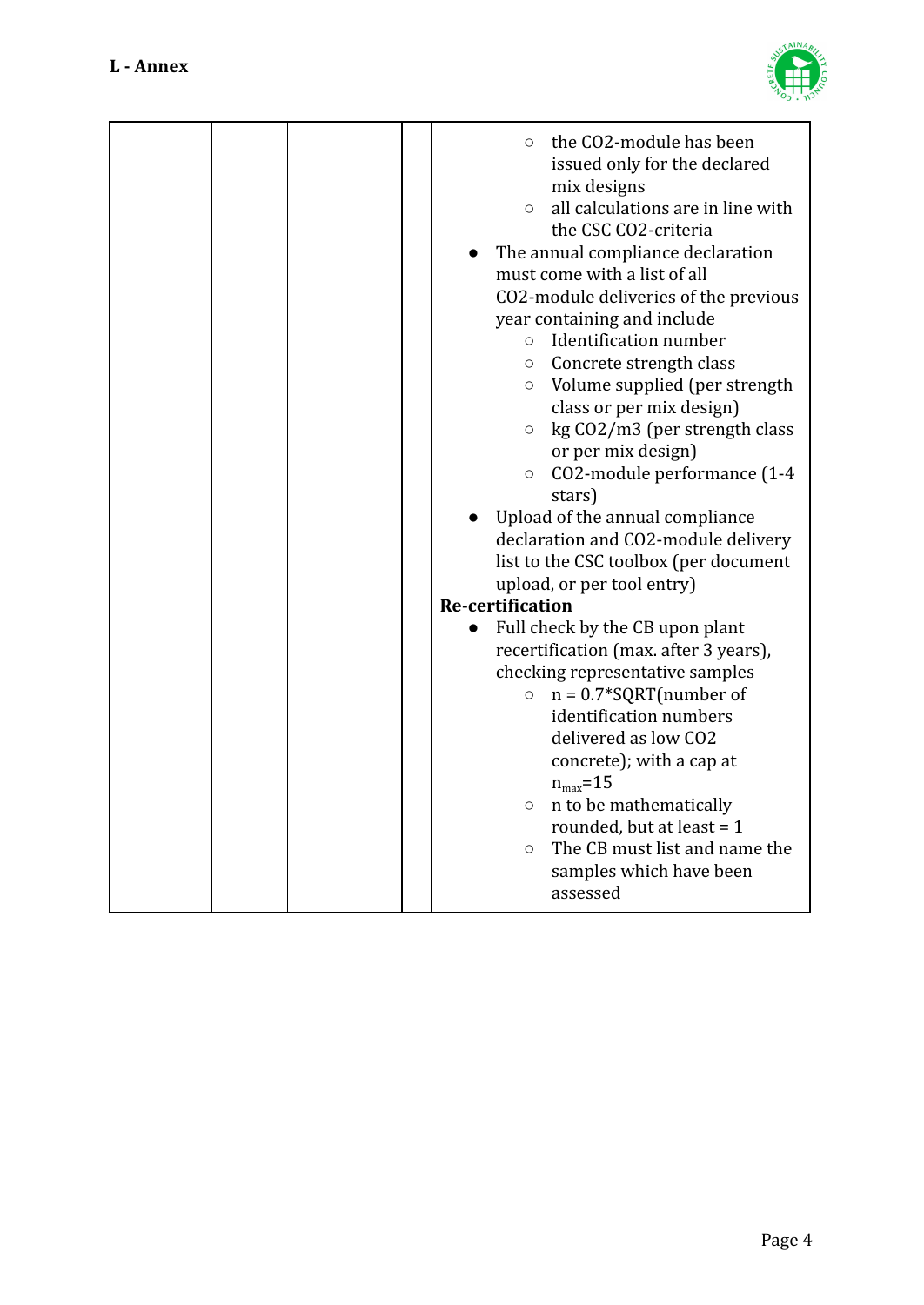

| Germany                                                                         |        |                    |        |        |        |        |  |  |  |  |
|---------------------------------------------------------------------------------|--------|--------------------|--------|--------|--------|--------|--|--|--|--|
| CO2-\Strength-Classes                                                           | C20/25 | C <sub>25/30</sub> | C30/37 | C35/45 | C45/55 | C50/60 |  |  |  |  |
| Maximum Greenhouse Gas Emissions per reduction level [net kg CO2eq. / $m^3$ ]*) |        |                    |        |        |        |        |  |  |  |  |
| Reference values                                                                | 213    | 237                | 261    | 286    | 312    | 325    |  |  |  |  |
| Level 1 ( $\downarrow \geq 30\%$ )                                              | 149    | 166                | 183    | 200    | 218    | 228    |  |  |  |  |
| Level 2 ( $\downarrow \geq 40\%$ )                                              | 128    | 142                | 157    | 172    | 187    | 195    |  |  |  |  |
| Level 3 ( $\downarrow \geq 50\%$ )                                              | 107    | 119                | 131    | 143    | 156    | 163    |  |  |  |  |
| Level 4 ( $\downarrow \geq 60\%$ )                                              | 85     | 95                 | 104    | 114    | 125    | 130    |  |  |  |  |
|                                                                                 |        |                    |        |        |        |        |  |  |  |  |

\*) As the GCCA tool uses Ecoinvent background data sets for aggregates and transports, which are more conservative than the corresponding data sets for Germany in the GaBi database, the reference values of the average OPC/CEM I concrete in the above table can be increased by 14 kg CO2eq /  $m<sup>3</sup>$  in the calculation of the global warming potential if standard values (default values) for aggregates and transport are calculated with the GCCA-Tool. This also applies to other software tools that use the same Ecoinvent background data sets as the GCCA tool. If, in deviation, the standard values for the parameters aggregate and transport are not used for the calculation, but rather individual values, the above table applies.

A background report to the reference values and composition can be found here: https://www.csc-zertifizierung.de/downloads/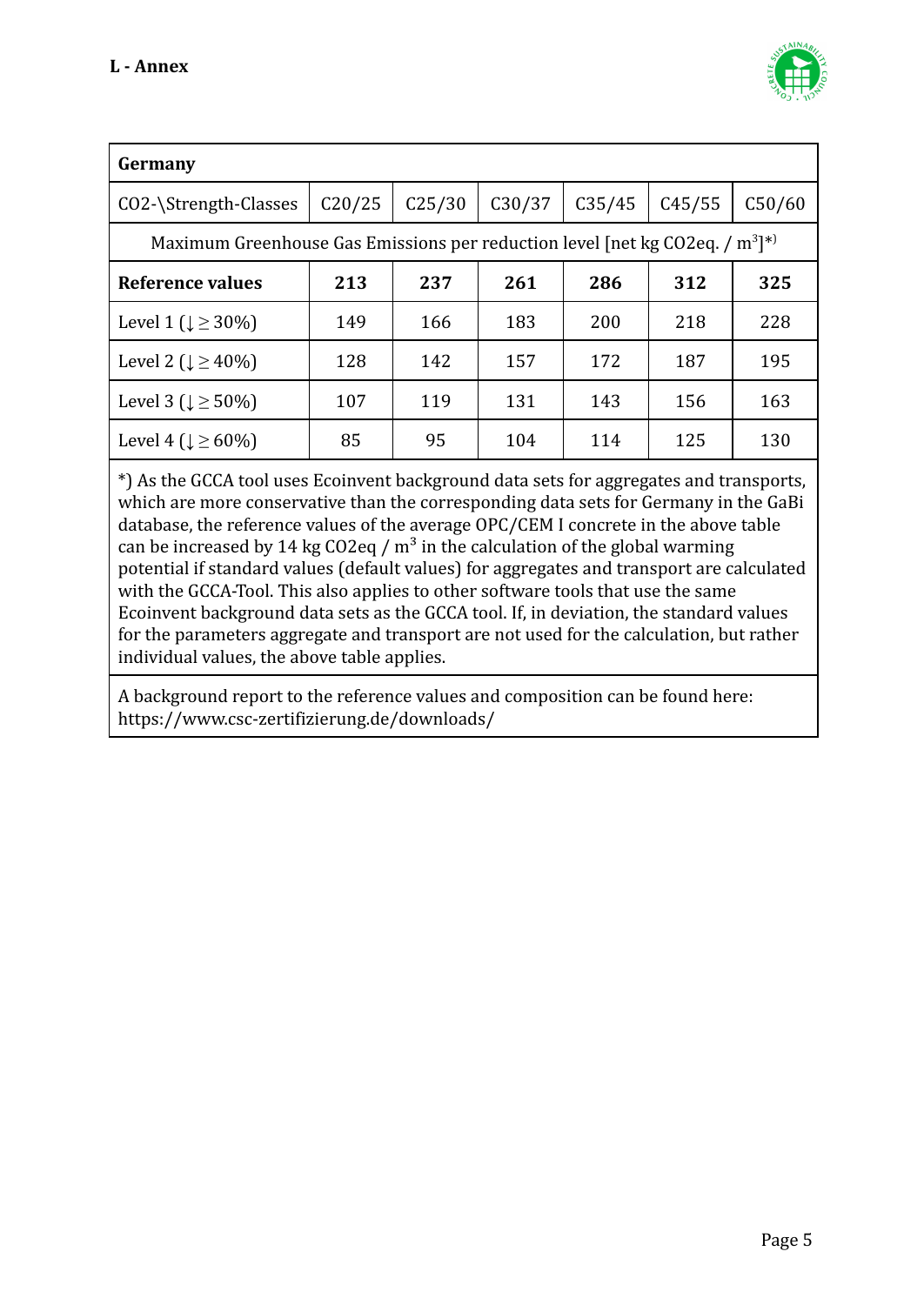

| <b>Belgium</b>                                                                         |        |        |        |                    |        |        |        |  |  |
|----------------------------------------------------------------------------------------|--------|--------|--------|--------------------|--------|--------|--------|--|--|
| CO2-Classes                                                                            | C12/15 | C16/20 | C20/25 | C <sub>25/30</sub> | C30/37 | C35/45 | C40/50 |  |  |
| Maximum Greenhouse Gas Emissions per reduction level [net kg CO2eq. / m <sup>3</sup> ] |        |        |        |                    |        |        |        |  |  |
| Reference values                                                                       | 228    | 244    | 269    | 294                | 319    | 344    | 361    |  |  |
| Level 1 ( $\downarrow \geq 30\%$ )                                                     | 160    | 171    | 188    | 206                | 226    | 241    | 253    |  |  |
| Level 2 ( $\downarrow \geq 40\%$ )                                                     | 137    | 146    | 161    | 176                | 194    | 206    | 217    |  |  |
| Level 3 ( $\downarrow \geq 50\%$ )                                                     | 114    | 122    | 135    | 147                | 162    | 172    | 181    |  |  |
| Level 4 ( $\downarrow \ge 60\%$ )                                                      | 91     | 98     | 108    | 118                | 129    | 138    | 144    |  |  |

| Belgium REFERENCE CONCRETE COMPOSITIONS* |                |                |        |                    |        |        |        |  |  |
|------------------------------------------|----------------|----------------|--------|--------------------|--------|--------|--------|--|--|
| $\text{Kg/m}^3$                          | C12/15         | C16/20         | C20/25 | C <sub>25/30</sub> | C30/37 | C35/45 | C40/50 |  |  |
|                                          | (E0)           | (E0)           | (EI)   | (EE2)              | (EE3)  | (EE4)  | (EE4)  |  |  |
| <b>CEMI</b>                              | 250            | 270            | 300    | 330                | 360    | 390    | 410    |  |  |
| Limestone                                | 975            | 1010           | 1025   | 1030               | 1025   | 1020   | 1020   |  |  |
| Sand                                     | 900            | 860            | 820    | 810                | 800    | 795    | 790    |  |  |
| Superplasticizer                         | $\overline{0}$ | $\overline{0}$ | 0,5    | 1,5                | 2,0    | 2,5    | 3,0    |  |  |
| Water                                    | 195            | 190            | 190    | 180                | 175    | 170    | 165    |  |  |

(\*) cement content based on average values of external samples for Benor-certification in Belgium (year 2020)